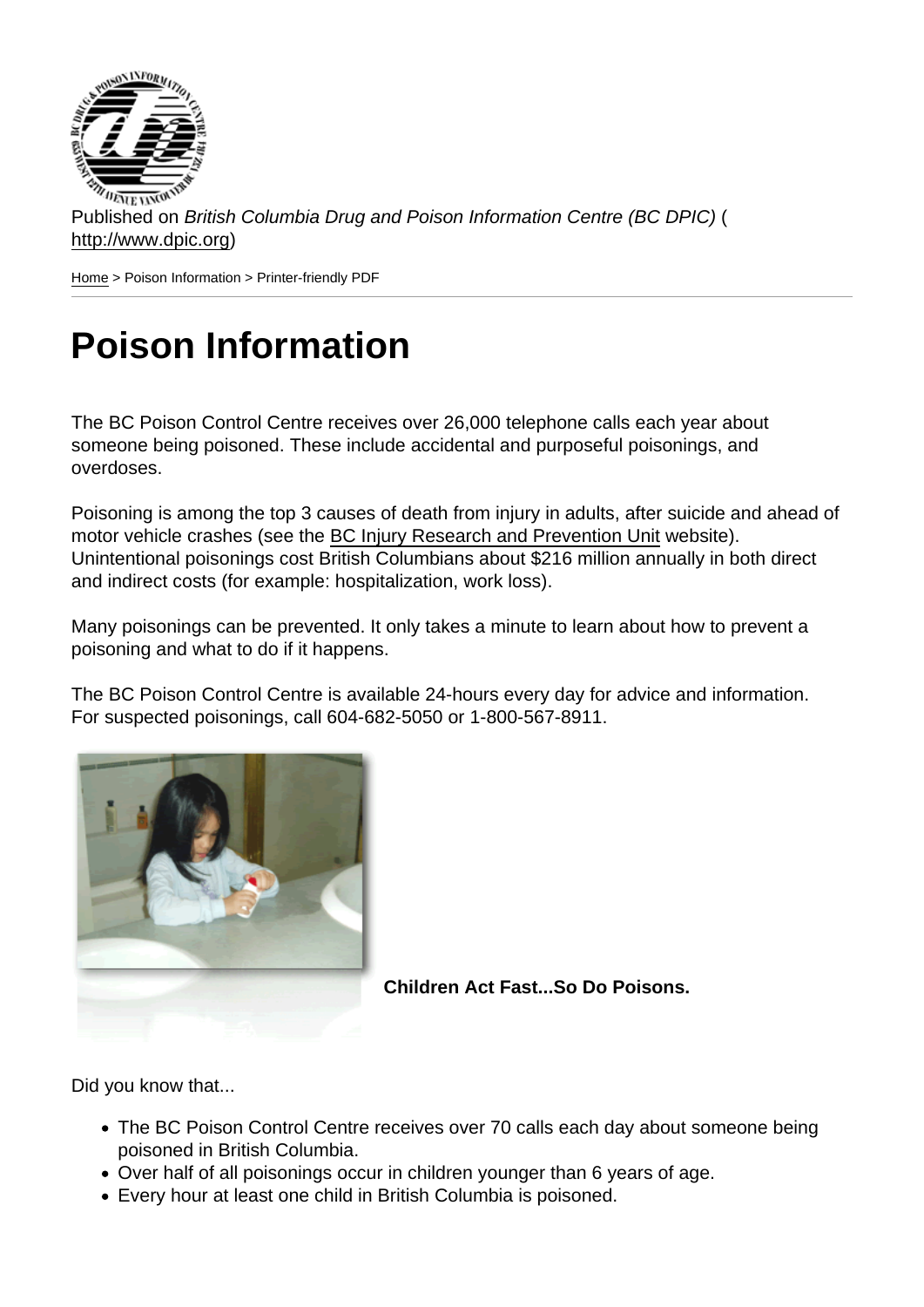The most common"poisons" in children are cough/cold medicines, pain and fever



medicine, plants and cleaners.

- Most poisonings in children happen just before lunch and before dinner when children are hungry and least supervised.
- "Child-proof" caps are not child-PROOF, they are only child-RESISTANT.
- The BC Poison Control Centre is available 24-hours each day for advice and information.

**It only takes a minute to educate yourself about how to prevent a poisoning and what to do if a poisoning occurs.**

## **Put Poison In Its Place**

Although young children are at risk for poisoning, half the poisonings in BC involve youth and adults. Many of these cases are unintentional and can be prevented. Every year people are poisoned from medicines and chemicals that have been improperly stored. Many develop toxicity and some are hospitalized.



One typical situation involves a person combining all their

medicines in a weekly container and then taking the wrong pill at the wrong time. Usually these containers are unlabelled which makes pill identification difficult for the poison control centre or the physician.